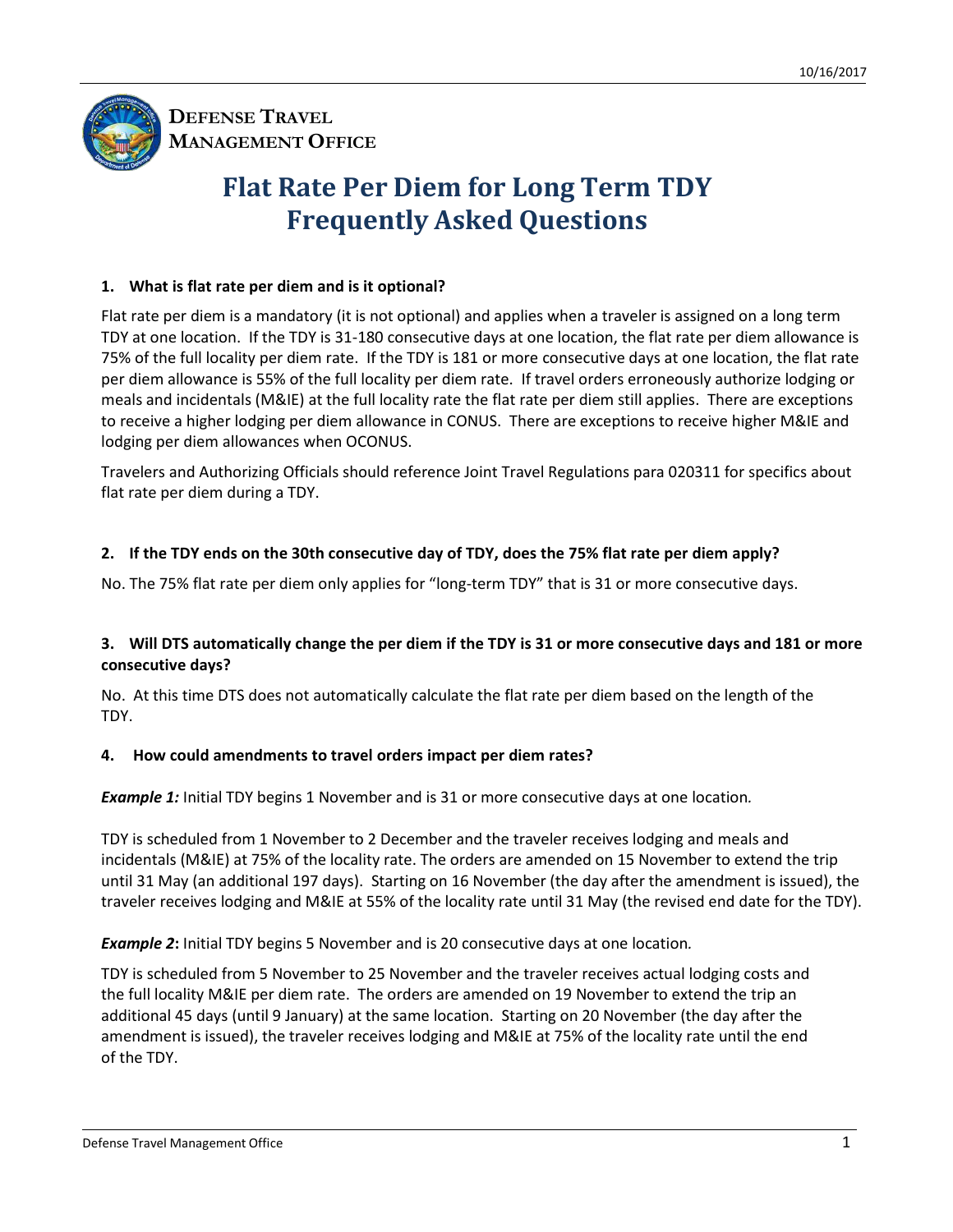## **5. The policy says "for each full day" so does that mean that the traveler receives full lodging per diem on day 1, the travel day?**

Maybe. On the travel day to the TDY location, the traveler receives 75% M&IE and the actual lodging costs up to 100% of the locality per diem rate if the long-term lodging arrangement cannot begin on that date. If long-term lodging can be occupied on the date of arrival, the traveler would receive 55% or 75% of the lodging per diem rate.

## **6. Do travel days count when determining what constitutes 31 or more consecutive days?**

Yes. If the traveler's first day of travel results in arriving at the TDY location on the same day, that day would count. If the traveler was authorized (and used) two days to get to the TDY location, then only the date of arrival would count in the calculation to determine the duration of the TDY. Looked at another way, count how many nights are spent at the TDY location. If the traveler spends 30 or more nights at the TDY location, flat rate per diem applies.

## **7. How do you count days when the traveler crosses the International Date Line (IDL)?**

The traveler needs to count the actual consecutive days at the TDY location. That is, count the day of arrival and day of departure, using the day/time zone for the TDY location. Looked at another way, count how many consecutive nights are spent at the TDY location. If the traveler spends 30 or more consecutive nights at the TDY location, flat rate per diem applies.

## **8. Does the policy authorize a flat rate per diem when the TDY is 31 or more consecutive days at multiple duty locations?**

Yes. The traveler is paid flat rate when TDY to a single location for 31 or more consecutive days. If a traveler is TDY for 31 or more consecutive days, but to multiple locations, the flat rate per diem only applies for locations where the traveler is TDY for 31 or more consecutive days.

*Example:* If a traveler is TDY to two locations for a total of 46 consecutive days, but is at each location for 23 consecutive days, flat rate per diem does not apply. However, if the traveler is TDY at location A for 31 consecutive days and TDY at location B for 15 consecutive days, the traveler would receive 75% flat rate per diem at location A and locality per diem at location B.

## **9. Will local level policy dictate when it is appropriate for the Authorizing Official to approve lodging costs that exceed the 75% flat rate per diem?**

Yes. The JTR states that if a traveler is unable to find suitable commercial lodging at the reduced per diem rate, they should contact their Travel Management Company (TMC) for assistance. If both the traveler and the TMC determine that lodging is not available at the flat rate per diem, the Authorizing Official may then authorize actual lodging. The actual lodging costs must not exceed the full locality lodging per diem rate.

When authorized lodging costs that exceed the flat rate per diem, the traveler must still receive 75% or 55% flat rate per diem for M&IE.

## **10. Are lodging taxes reimbursed when flat rate per diem is authorized?**

Maybe. The traveler should request tax exemption from the lodging provider before paying any lodging taxes. In many states, tax is not charged for lodging that is acquired for a long term TDY (usually 30, 60, or 90 consecutive days).

When TDY to CONUS and non-foreign locations, lodging tax reimbursement only applies when the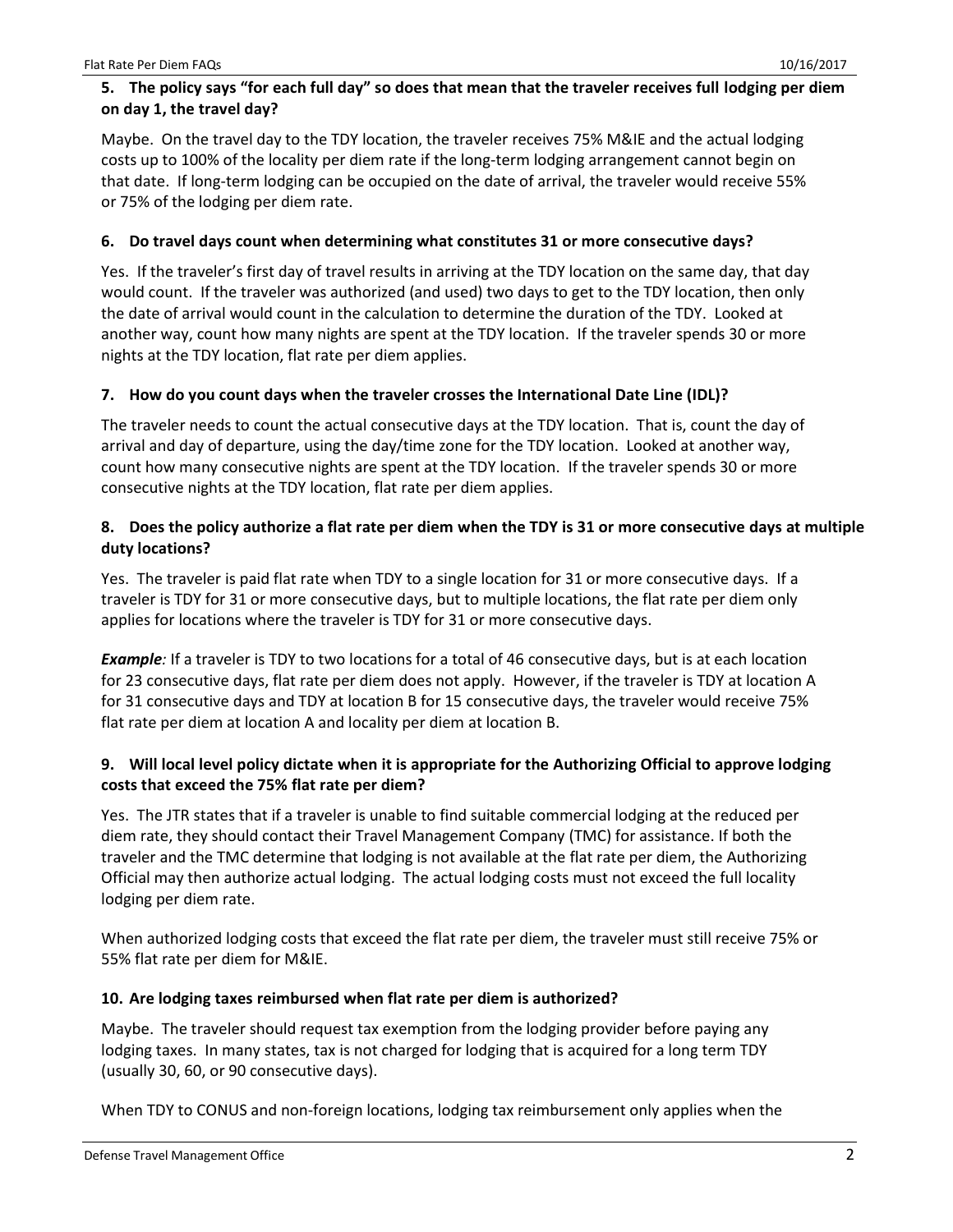lodging taxes plus the lodging costs exceed the lodging portion of the flat rate per diem. If taxes are authorized to be reimbursed separately, the traveler must submit a lodging receipt. When TDY to OCONUS locations lodging taxes are not authorized to be reimbursed separately because taxes are automatically calculated into the location's per diem rate.

The traveler is TDY for 31 consecutive days. The flat rate lodging per diem allowance is \$80 per night (\$2,480 total). The nightly hotel rate is \$70 per night (\$2,170 total). The nightly hotel tax is \$15 per night (\$465 total). Because the nightly rate plus the taxes (\$2,170 + \$465 = \$2,635) exceed \$2,480, the traveler is authorized to be separately reimbursed an additional \$155 (\$2,635 - \$2,480 = \$155).

*Example 2:* If the lodging taxes plus the actual lodging cost is less than the flat rate allowance, the lodging taxes are not separately reimbursed.

The traveler is TDY for 31 consecutive days. The flat rate lodging per diem allowance is \$80 per night (\$2,480 total). The nightly hotel rate is \$70 per night (\$2,170 total). The night hotel tax is \$5 per night (\$155 total). Because the nightly rate plus the taxes (\$2,170 + \$155 = \$2,325) does not exceed \$2,480, the traveler is not authorized to be separately reimbursed for the taxes.

### **11. Are travelers required to itemize daily lodging expenses when leave is taken during TDY?**

Yes. Lodging expenses during leave days must be itemized to determine the actual daily costs of lodging. This includes the daily costs of the lodging, lodging taxes, electric, cable, phone, etc. Receipts are required for all lodging expenses that are incurred during leave periods.

*Example:* The traveler is TDY for 45 consecutive days. The flat rate lodging per diem allowance is \$80 per night but the actual nightly rental rate is \$50 per night. The electric bill is \$90 for the 45 days. During this TDY the traveler takes 3 days of leave. The traveler is authorized to be reimbursed \$50 per night and an additional \$2 per night (\$90 electric bill / 45 days = \$2 per day) during the three days of leave. The traveler is not authorized to be reimbursed the flat rate lodging per diem allowance of \$80 per night during the 3 days of leave.

### **12. Will DTS automatically change the per diem rates if the TDY is 31 or more consecutive days and 181 or more consecutive days?**

No. At this time DTS does not automatically calculate the flat rate per diem based on the length of the TDY.

#### **13. Is the traveler required to submit a receipt for lodging when flat rate per diem is authorized?**

No. When authorized flat rate per diem, travelers are not required to submit a lodging receipt but may be required to validate to their Authorizing Official that they did incur lodging costs. Receipts are required when actual lodging is reimbursed during leave periods, dual lodging is authorized, and when claiming lodging taxes separately (see FAQ #10 for more information about lodging tax reimbursement).

### **14. When authorized flat rate per diem are military members mandated to stay in government quarters when they are available?**

Yes. Military members are still required to use government quarters when they are available. When government quarters are available or if a traveler chooses to stay in government quarters, the flat rate lodging per diem does not apply and the traveler is reimbursed for actual lodging costs. If meals are not directed or available, the flat rate M&IE per diem still applies. If meals are directed and available flat rate M&IE per diem does not apply and the traveler is reimbursed PMR or GMR.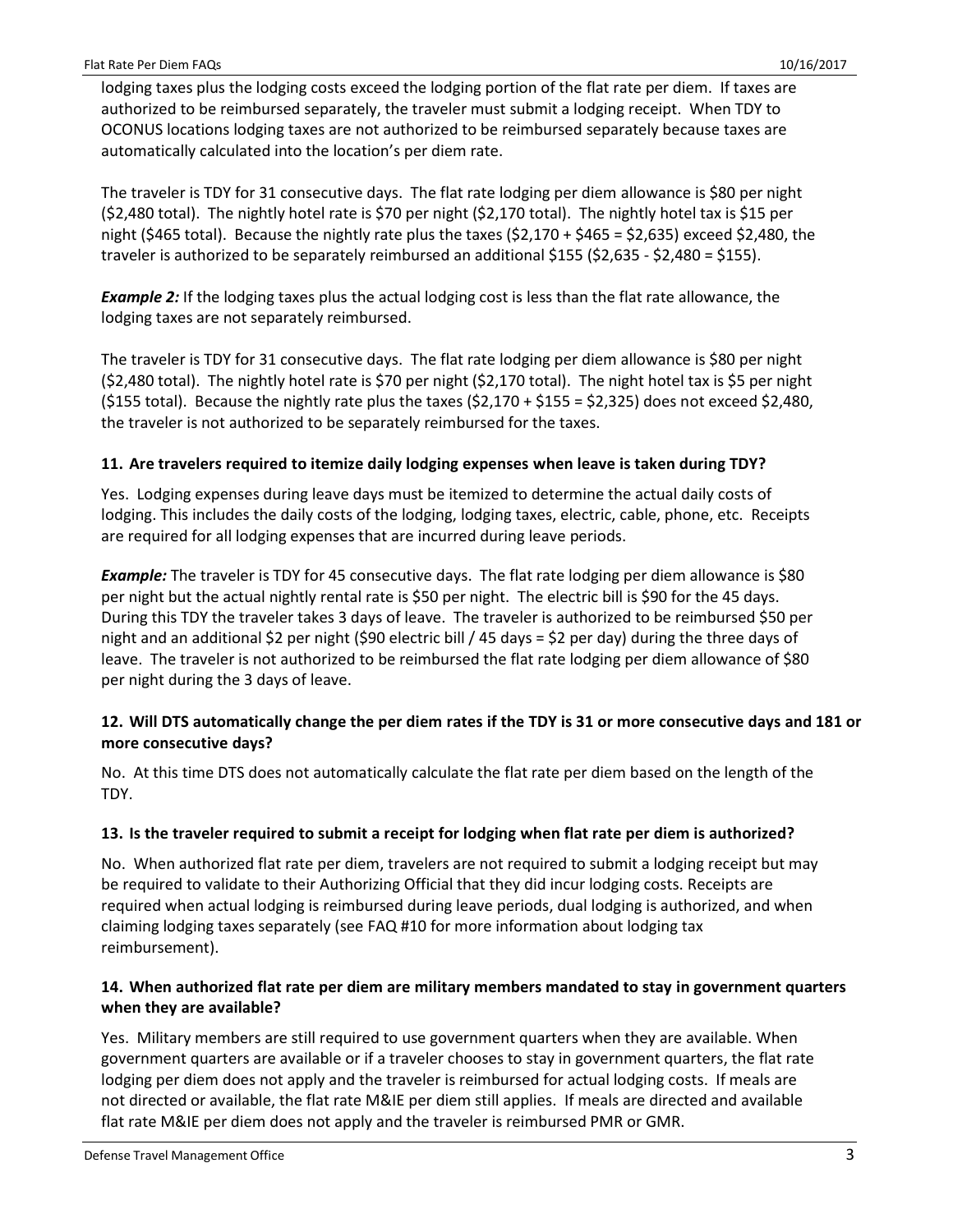## **15. If a traveler does not pay for lodging (lodging is made available at no cost) is the traveler paid flat rate lodging per diem?**

No. If the traveler is lodging in a contracted facility, at family or friend's residence, or at a personally owed residence, the traveler is not authorized a lodging payment. The traveler must incur a lodging cost to be eligible to receive flat rate lodging per diem.

## **16. When TDY to a government installation where government quarters and meals are directed and available, does flat rate per diem apply?**

No. If government quarters and meals are available and directed, the traveler is reimbursed for the actual lodging costs of government quarters and M&IE is paid at the government meal rate (GMR) or proportional meal rate (PMR).

## **17. If travel is to a government installation where government quarters and meals are directed and available and the dining facility is closed on weekends and holidays, does flat rate per diem apply on those days?**

No, the full meal rate would apply to those days, unless the dining facility was closed for a period of 31 consecutive days or more due to circumstances such as renovation.

## **18. If government quarters and meals are provided, does flat rate per diem apply?**

No. If government quarters and meals are provided, such as when deployed to the CENTCOM AOR or when Essential Unit Messing is declared, travelers are paid the incidental expense portion of per diem and are not paid flat rate per diem.

## **19. If a traveler voluntarily uses government quarters, does flat rate per diem apply?**

If government quarters are used, the traveler is reimbursed the actual cost for government quarters. If the government meal rate (GMR) or proportional meal rate (PMR) is not appropriate, M&IE is paid at the flat per diem rate (75% or 55%, as applicable).

## **20. What is considered adequate and suitable lodging?**

When determining the adequacy or suitability of lodging, the TMC and Authorizing Official should consider:

a. Must be well maintained and structurally sound (shall not pose a health, safety or fire hazard). All public lodging used by federal travelers must be approved by FEMA as meeting the requirements of the Hotel and Motel Fire Safety Act of 1990.

b. Should have a private entrance (interior door) when possible and must have at least one full bathroom (with tub or shower).

c. If required due to climate conditions, must have air conditioning or a similar cooling system and a permanently installed, adequately vented heating system.

d. Must have adequate utility systems and services (e.g. electrical, gas, potable water, sewer, trash collection, television, and telephone as required).

e. Must meet the requirements of the Americans with Disabilities Act of 1990 as amended (ADA), if applicable.

f. Must have adequate parking facilities within the confines of the lodging establishment.

g. Must provide adequate hallway lighting when interior doors are available and adequate exterior lighting if exterior doors are required.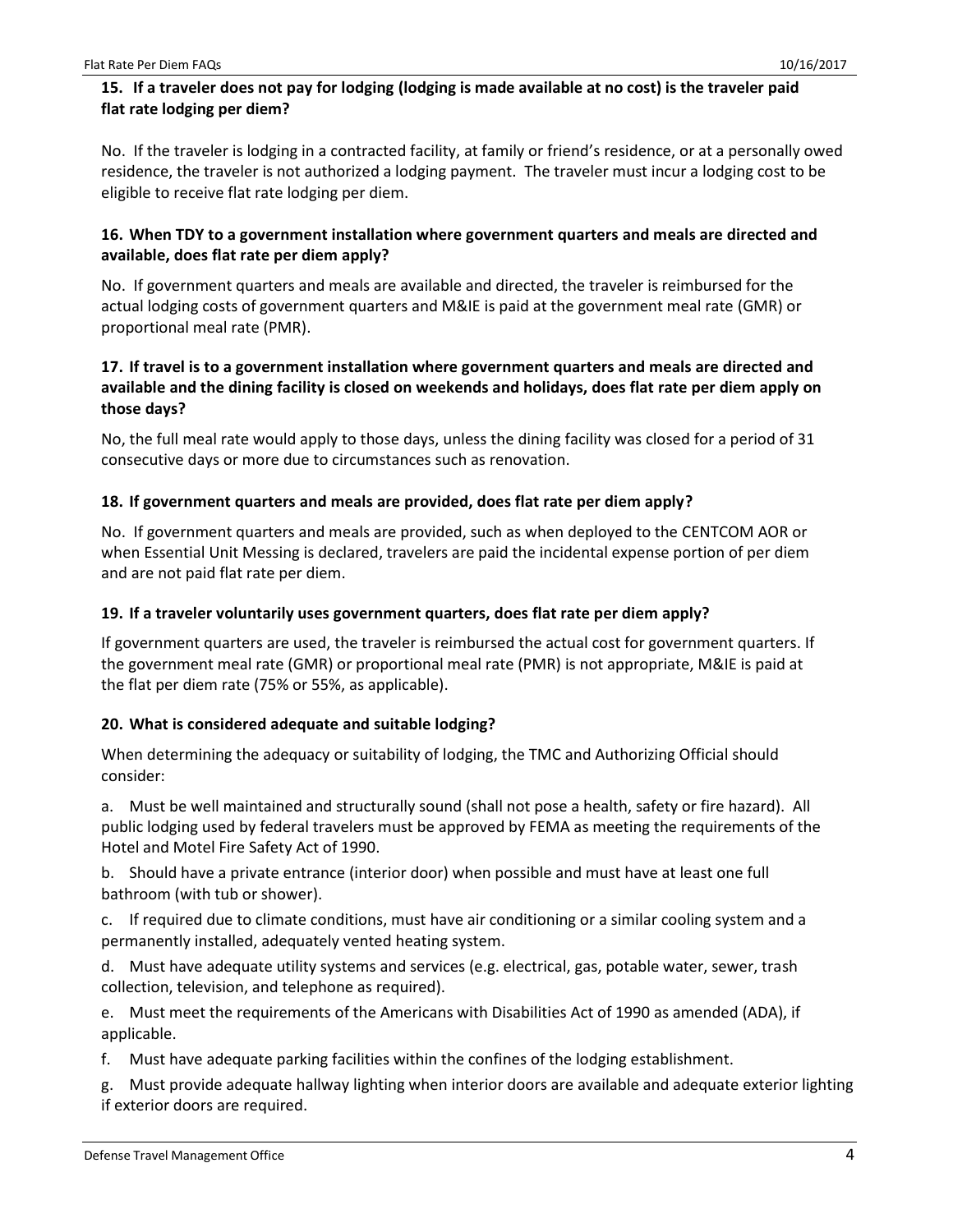- h. Must meet local force protection requirements.
- i. Commuting costs and commuting time from the lodging establishment to the place of duty.

#### **21. Does flat rate per diem apply in a COCOM or JTF Commander's Area of Responsibility (AOR)?**

Maybe. When meals or quarters are not available or are not provided for 31 or more consecutive days, then flat rate per diem applies. If the traveler is TDY in support of the COCOM or Joint Task Force (JTF) Commander in a designated AOR where an alternate per diem rate has been established and meals and quarters are provided, the traveler is paid the per diem rate that is established by the COCOM or JTF Commander. If government quarters and meals are provided, such as when deployed to the CENTCOM AOR, travelers are paid the incidental expense portion of per diem (\$3.50 per day).

## **22. Does the OCONUS incidental expense rate (\$3.50 per day) apply when calculating flat rate per diem for travelers TDY to an OCONUS location, including a government installation OCONUS?**

No. The flat rate per diem is calculated as a percentage, 75% or 55%, of the full locality per diem rate (which includes the locality incidental rate).

## **23. If a traveler is TDY to one location for 40 consecutive days and is authorized the flat rate per diem, what should the traveler be paid if the traveler unexpectedly returns to the PDS after 20 consecutive days? Does the traveler receive the full locality per diem since the TDY was only for 20 consecutive days?**

No. The traveler must be paid flat rate per diem. Because the original TDY order's length was 31 or more consecutive days, per diem may not be increased or decreased. If the TDY is curtailed and the lodging establishment charges an early checkout fee or a penalty, the checkout fee or a penalty is paid as a separate reimbursable expense.

## **24. If a traveler is ordered TDY to one location for 31 or more consecutive days and performs multiple concurrent TDY trips to other locations (whether lodging is retained at the original location or not), does the flat rate per diem still apply for the original location the traveler was ordered to initially?**

Yes. The flat rate per diem would still apply at the original location upon return.

**Example 1:** The traveler is TDY for 90 consecutive days at Location A, with interim trips to locations B and C. The traveler is paid the flat rate per diem at location A, but is paid the locality per diem rate while at locations B and C. Dual Lodging for location A would be paid as a separate reimbursable expense. Lodging receipts are required for Dual Lodging that is claimed.

| Days     | Location | <b>Per Diem</b> |
|----------|----------|-----------------|
|          |          | Rate            |
| $1 - 35$ | A        | 75%             |
| 36-40    | R        | 100%            |
| 41-60    | А        | 75%             |
| 61-75    | C        | 100%            |
| 76-90    |          | 75%             |

*Example 2:* The traveler is TDY for 90 consecutive days to Location A and is being paid flat rate per diem of 75%. After arrival, the traveler is informed of travel to other locations (B, C, D, & E) with returns to the original location. The per diem at locations B, C, D, and E are based on the number of consecutive days at each location; however, the traveler is always limited to 75% while at Location A. The traveler receives up to full locality per diem while at Locations B, C, D and E, but only 75% while at Location A. If the traveler retains lodging at location A, dual lodging would be paid as a separate reimbursable expense.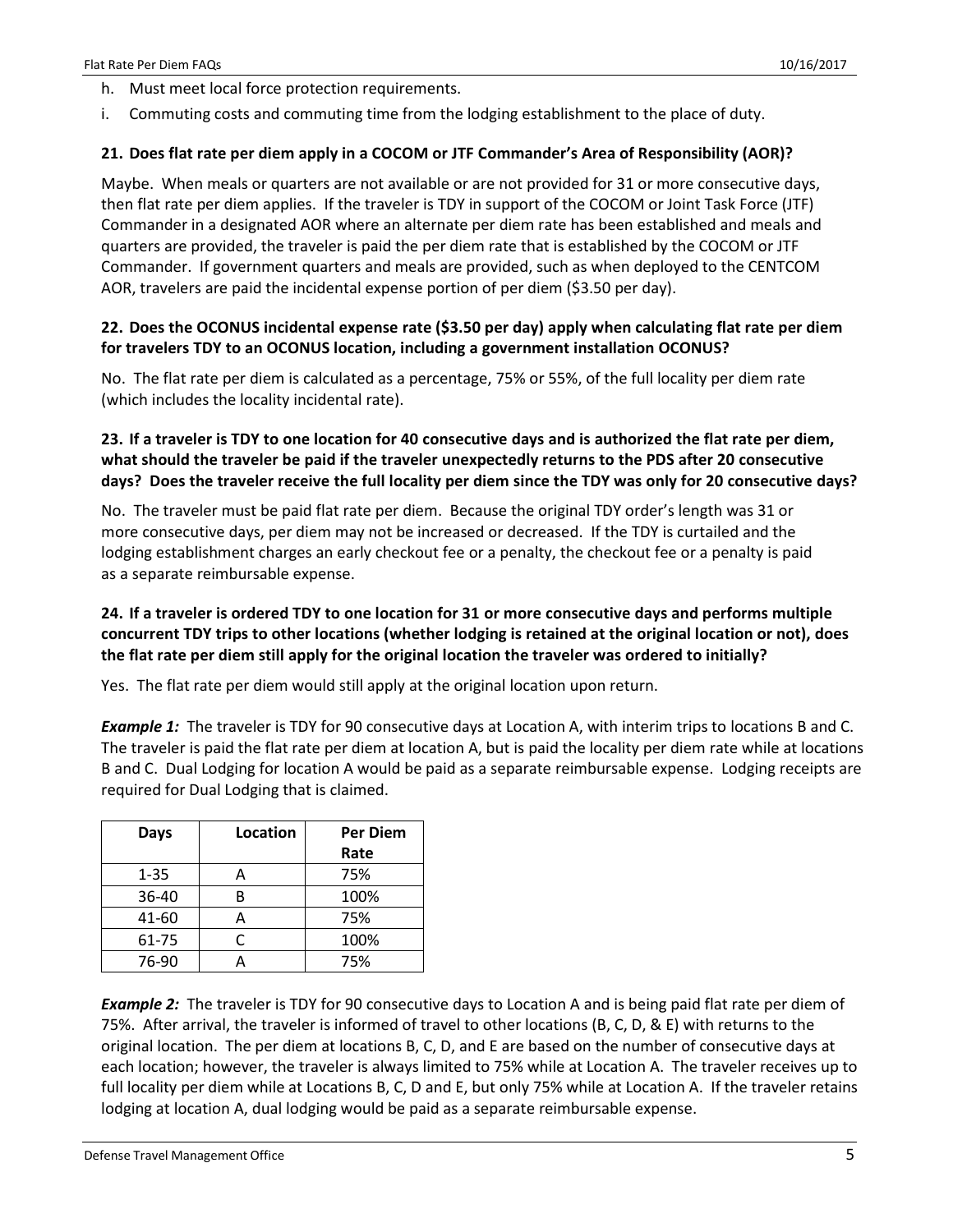| Days      | Location | <b>Per Diem</b> |
|-----------|----------|-----------------|
|           |          | Rate            |
| $1 - 20$  | A        | 75%             |
| $21 - 25$ | В        | 100%            |
| 26-40     | А        | 75%             |
| 41-45     | C        | 100%            |
| 46-60     | A        | 75%             |
| 61-71     | D        | 100%            |
| 72-75     | F        | 100%            |
| 76-90     | А        | 75%             |

**NOTE**: Because the original orders were 31 or more consecutive days at Location A, the entitlement at Location A is always 75%, regardless of the actual number of days at this location.

#### **25. If a traveler is TDY to one location, but is not expected to physically be at that location for 31 or more consecutive days, should the traveler receive the flat rate per diem?**

Maybe. The Authorizing Official must determine if the costs of paying actual lodging and full locality M&IE per diem while at that location is less than paying flat rate per diem for lodging and M&IE plus dual lodging. The traveler's orders must state that the traveler is expected to be on one or more TDY missions away from the original TDY location for a large part of the ordered duration and paying actual lodging and full locality M&IE per diem is less than paying flat rate per diem for lodging and M&IE plus dual lodging. This situation could apply to an air crew that is ordered to an installation to begin flying multiple missions away from the original TDY location and a large portion of the TDY is spent away from the original TDY location. Another example is when traveler is TDY to CENTCOM HQ at MacDill AFB, FL for 180 consecutive days when after two weeks at MacDill AFB the traveler is ordered to deploy TDY to Afghanistan. The traveler is in Afghanistan for most of the TDY period and returns to MacDill AFB for the last week. See FAQ #26 for calculation examples.

## **26. How would an Authorizing Official determine if the flat rate is more advantageous for a specific TDY assignment when the traveler is not expected to be physically at that location for 31 or more consecutive days?**

A traveler is TDY to Washington, DC for 70 consecutive days with a known concurrent TDY requirement that will be at Norfolk, VA. The Authorizing Official must determine the costs based on the time that is anticipated at each TDY location. Note that the TDY locations and the anticipated time periods at each location should be stated in the authorization prior to travel.

*Example*: The traveler is TDY at Washington, DC for 70 consecutive days with a known concurrent TDY to Norfolk, VA for 20 consecutive days and both requirements are stated in the orders. The itinerary places the traveler in Washington, DC for 20 consecutive days, Norfolk, VA for 20 consecutive days, and the remainder of the TDY period in Washington, DC. The per diem rate for Washington, DC is \$179 for lodging and \$69 for M&IE. The flat rate per diem for Washington D.C. is \$134.25 for lodging and \$51.75 for M&IE. The per diem rate for Norfolk, VA is \$89 for lodging and \$51 for M&IE.

| Chart 1 - The traveler is authorized the flat rate of per diem and dual lodging at the initial TDY location. |  |  |  |
|--------------------------------------------------------------------------------------------------------------|--|--|--|
|--------------------------------------------------------------------------------------------------------------|--|--|--|

| Dates  | Location          | Lodging  | M&IE                     | Dual<br>Lodging | Total    |
|--------|-------------------|----------|--------------------------|-----------------|----------|
| 1 June | Washington,<br>DC | \$134.25 | \$69 x 75%<br>$= $51.75$ |                 | \$186.00 |